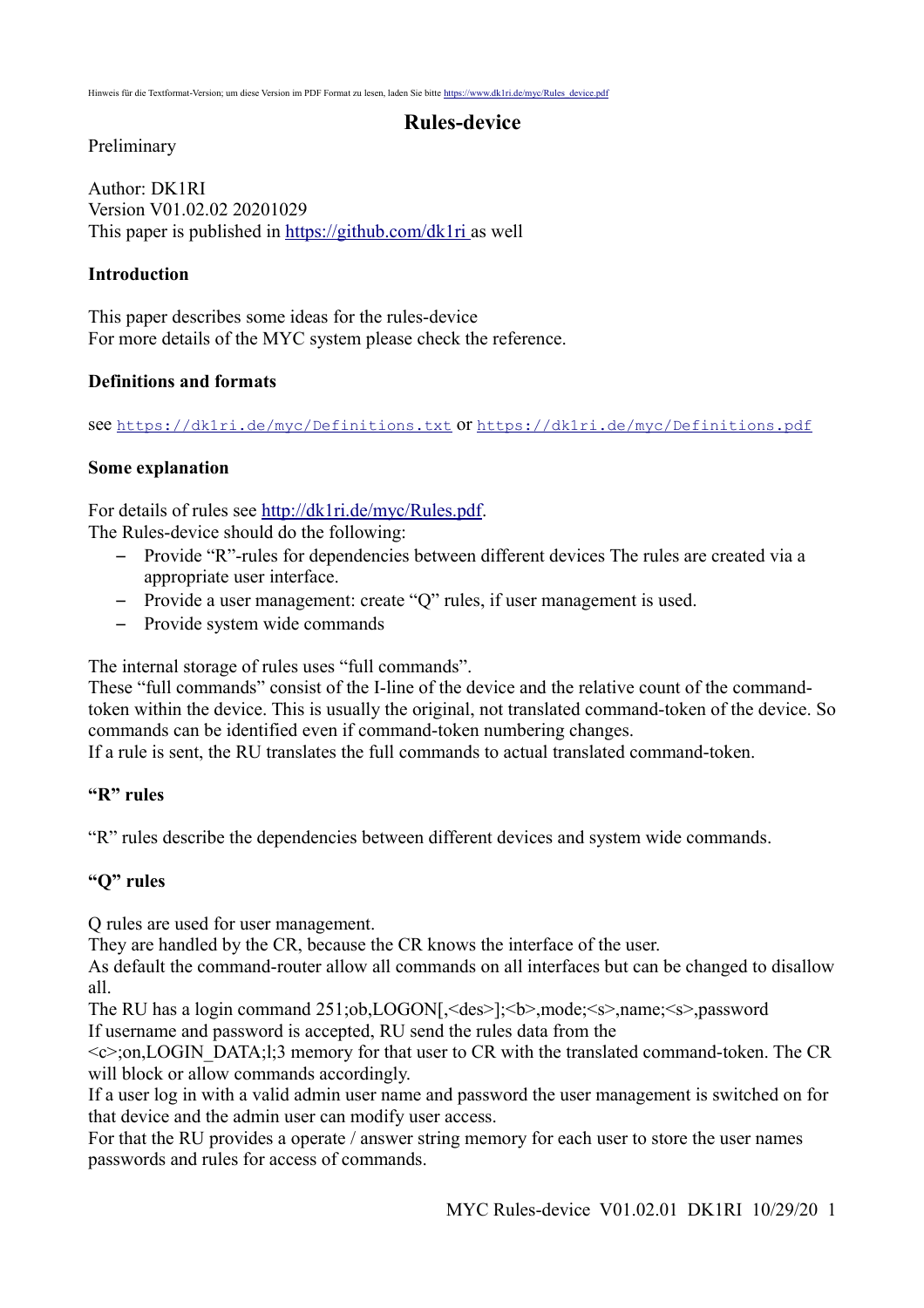The admin user must use the "full commands". This is very error-prone; therefore this is not recommended.

For details of the login command see [http://dk1ri.de/myc/Reserved\\_tokens.pdf.](http://dk1ri.de/myc/Reserved_tokens.pdf) User management may be done via a GUI more easy.

## **System wide commands**

These are commands like "switch on all lights in a room " with one command. The RU provide these commands using announcement

## **Others**

The RU has the required reserved announcements and three other:

<c>;ob,LOGIN\_DATA;l,name;l,password;l,rules

This is a tree element string memory with string-length l. Usually written by the GUI but can be written in the admin mode as well.

Command-token send in the admin mode are translated.

 $\langle c \rangle$ ;ab,as $\langle c \rangle$  is the corresponding read command.

 $\langle c \rangle$ :an,RULES;l;m

This is a m element memory, which hold the rule. L and m should be large enough for a varying number of rules.

Element 0 is used for sending special rules as info, but empty as answer always.

"R"rules can be deleted which result in an empty memory element, and replaced.

The RU will send answer as infos always.

Rules are send request or as infos to the LD and SK (not yet decided) and use the tokens of the actual announce-list.

If the command-tokens are modified the RU must delete the affected rules and replace them. For details see<http://dk1ri.de/myc/Rules.pdf>

Editing the rules and user-management should be done by a GUI. Nothing defined yet. Perhaps something like IFTTT can be used.

# **Copyright**

Dieses Dokument darf unverändert kopiert werden.

Die Ideen in diesem Dokument unterliegen der GPL (Gnu Public Licence,V2) soweit keine früheren, anderen Rechte betroffen sind.

Die Verwendung der Unterlagen erfolgt auf eigene Gefahr; es wird keinerlei Garantie übernommen. This document can be copied without changes.

The ideas of this document can be used under GPL (Gnu Public License, V2) as long as no earlier other rights are affected.

The usage of this document is on own risk, there is no warranty.

# **Reference**

- [1] <https://dk1ri.de/myc/MYC.pdf>(german)
- [2] [https://dk1ri.de/myc/MYC.en.pdf](https://dk1ri.de/myc/MYC_en.pdf)
- [3] <https://dk1ri.de/myc/Description.txt>or<https://dk1ri.de/myc/Description.pdf>
- [4] <https://dk1ri.de/myc/commands.txt>or<https://dk1ri.de/myc/commands.pdf>
- [5] [https://dk1ri.de/myc/Reserved\\_tokens.txt](https://dk1ri.de/myc/Reserved_tokens.txt) or [https://dk1ri.de/myc/Reserved\\_tokens.pdf](https://dk1ri.de/myc/Reserved_tokens.pdf)
- [6] <https://dk1ri.de/myc/Rules.txt>or<https://dk1ri.de/myc/Rules.pdf>